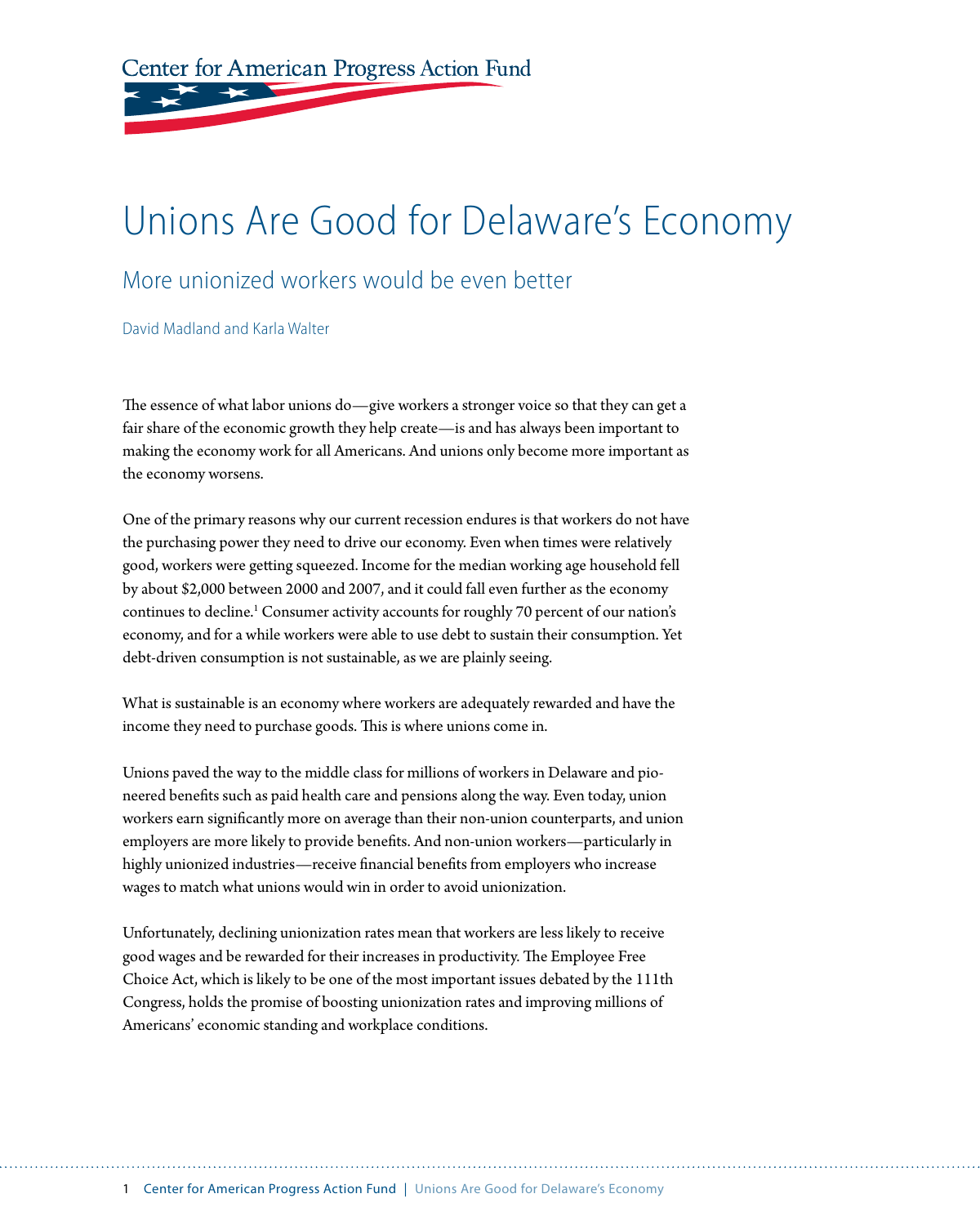## Unions help workers achieve higher wages

Union members in Delaware and across the country earn significantly more than nonunion workers. Over the four-year period between 2004 and 2007, unionized workers' wages in Delaware were on average 9.9 percent higher than non-union workers with similar characteristics.<sup>2</sup> That means that, all else equal, Delaware workers that join a union will earn 9.9 percent more—or \$2.01 more per hour in 2008 dollars—than their otherwise identical non-union counterparts.3

Yet union coverage rates have been declining for several decades. In 1983, the first year for which state level unionization data is available, 22.1 percent of workers in Delaware were either members of a union or represented by a union at their workplace.<sup>4</sup> By 2008, that portion declined to 14.7 percent.<sup>5</sup>

## Workers' wage growth lags as American productivity increases

Workers helped the economy grow during this time period by becoming ever more productive, but they received only a small share of the new wealth they helped create. Throughout the middle part of the 20th century—a period when unions were stronger— American workers generated economic growth by increasing their productivity, and they were rewarded with higher wages.<sup>6</sup> But this link between greater productivity and higher wages has broken down.

Prior to the 1980s, productivity gains and workers' wages moved in tandem: as workers produced more per hour, they saw a commensurate increase in their earnings. Yet wages and productivity growth have decoupled since the late 1970s. Looking from 1980 to 2008, nationwide worker productivity grew by 75.0 percent, while workers' inflation-adjusted average wages in Delaware increased by only 24.5 percent, which means that workers were compensated for only 32.6 percent of their productivity gains.<sup>7</sup>

The cost of benefits—especially health insurance—has increased over time and now accounts for a greater share of total compensation than in the past, but this increase is nowhere near enough to account for the discrepancy between wage and productivity growth.<sup>8</sup> For example, according to analysis by the Center for Economic and Policy Research, between 1973 and 2006 the share of labor compensation in the form of benefits rose from 12.6 percent to 19.5 percent.<sup>9</sup>

If Delaware's workers were rewarded for 100 percent of their increases in labor productivity between 1980 and 2008—as they were during the middle part of the 20th century average wages would be \$28.55 per hour—40.6 percent higher than the average real wage in 2008.10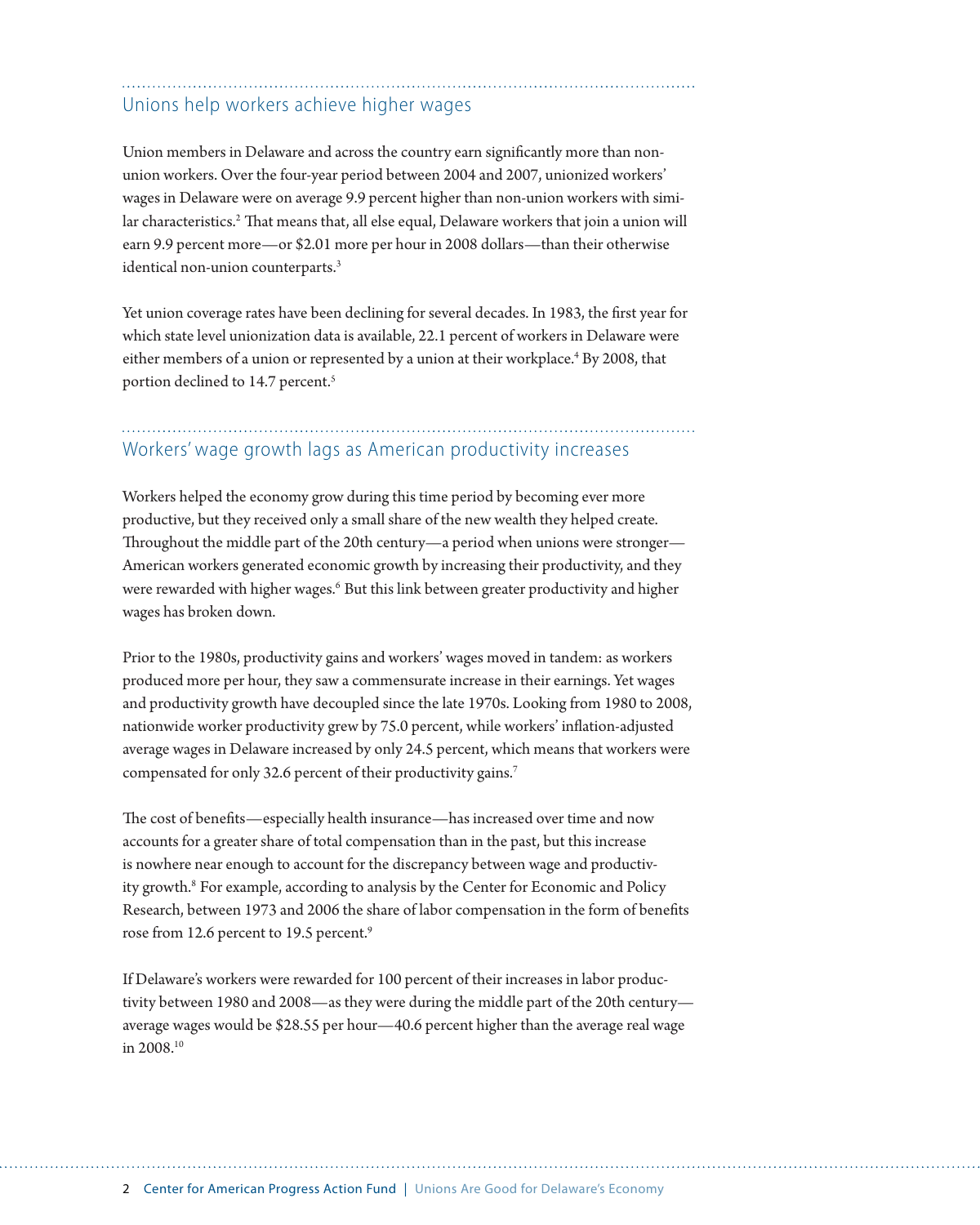## Unionization rewards workers for productivity growth

Slow wage growth has squeezed the middle class and contributed to rising inequality.11 But increasing union coverage rates could likely reverse these trends as more Americans would benefit from the union wage premium and receive higher wages. If unionization rates were the same now as they were in 1983 and the current union wage premium remained constant, new union workers in Delaware would earn an estimated \$102 million more in wages and salaries per year.<sup>12</sup> If union coverage rates increased by just 5 percentage points over current levels, Delaware's newly unionized workers would earn an estimated \$69 million more in wages and salaries per year.13 Non-union workers would also benefit as employers would likely raise wages to match what unions would win in order to avoid unionization.14

## Increased unionization would boost Delaware's annual state wages

Union employers are also significantly more likely to provide benefits to their employees. Union workers nationwide are 28.2 percent more likely to be covered by employer-provided health insurance and 53.9 percent more likely to have employer-provided pensions compared to workers with similar characteristics who were not in unions.<sup>15</sup>

### Conclusion

Nearly three out of five survey respondents from a Peter Hart Research Associates poll report that they would join a union if they could, but workers attempting to unionize currently face a hostile legal environment and are commonly intimidated by aggressive anti-union employers.16 The Employee Free Choice Act would help workers who want to join a union do so by ensuring fairness in the union selection process with three main provisions: workers would have a fair and direct path to join unions through a simple majority sign-up; employers who break the rules governing the unionization process would face stiffer penalties; and a first contract mediation and arbitration process would be introduced to thwart bad-faith bargaining.

Passing the Employee Free Choice Act and making it harder for management to threaten workers seeking to unionize would be good for Delaware's workers. It would help boost workers' wages and benefits. And putting more money in workers' pockets would provide a needed boost for Delaware's economy. Increasing unionization is a good way to get out of our current economic troubles.

#### *The Center for American Progress Action Fund*

 *would like to thank the Center for Economic and Policy Research for providing the state-by-state analysis of the union wage premium.* 

### **Annual state wages increase if unionization increased in Delaware**

Wages earned statewide (in \$ billions)



Source: Authors' calculations based on CEPR estimates of the union premium from the Current Population Survey Micro-Data for all wage and salary workers 16 years and older; CAPAF analysis of the Current Population Survey and Current Employment Statistics Survey (National); and unionized workforce data from Barry T. Hirsch and David A. Macpherson, "Union Membership and Coverage Database from the Current Population Survey," available at http:// ww.unionstats.com (last accessed December 2008). Note: Total wages collected includes all hourly wage and salary workers. Total wage data extrapolated from 2008 average state wage for wage and salary workers. The estimated total wages collected if unionization increased to the 1983 level does not include any estimate of the wage benefit to non-union workers. Estimated total wages would be higher if this benefit were included.